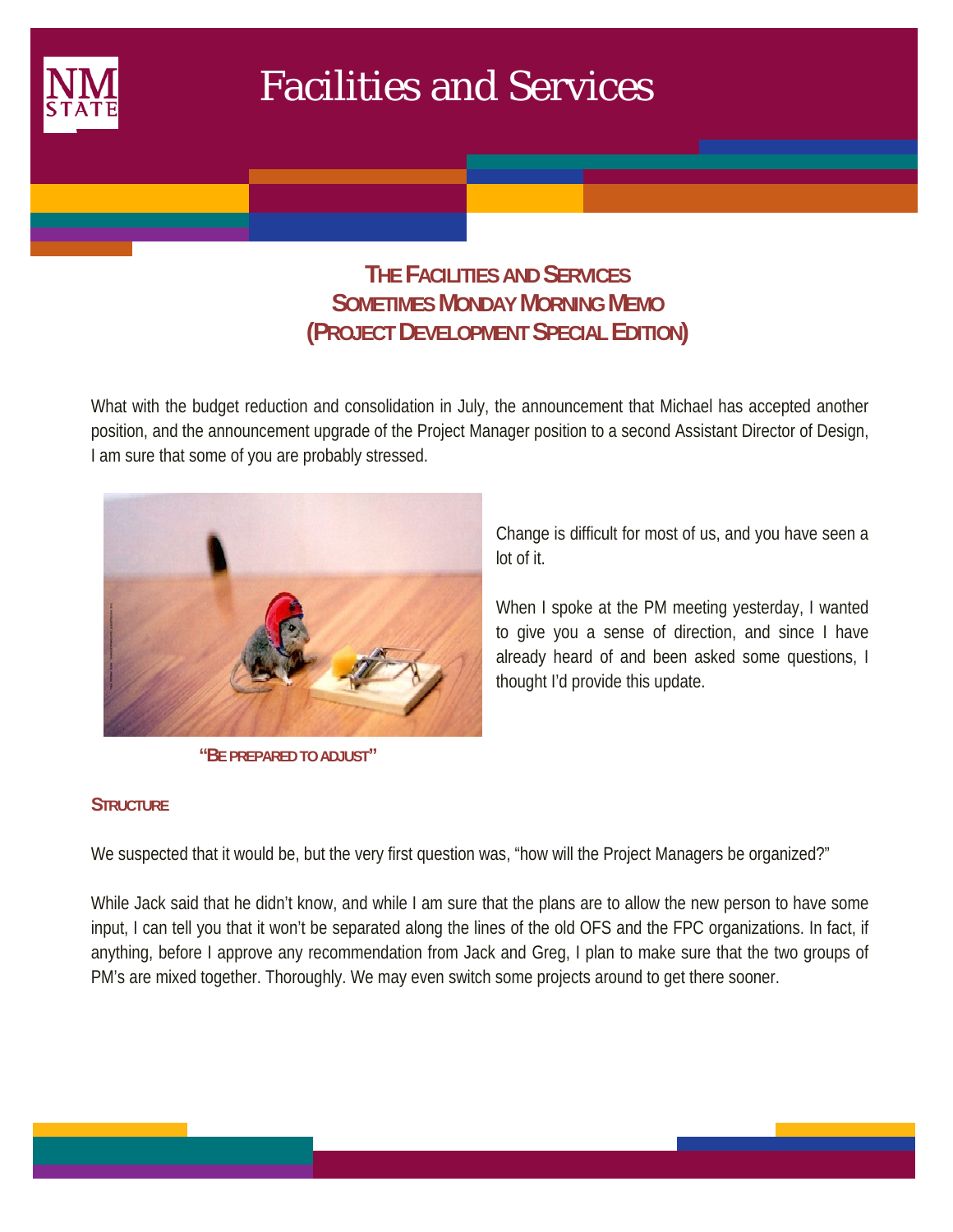There are reasons for this. First off, consider the Thweatt Peer Review that I mentioned yesterday. Steven recommended that we do two things:

- Recognize and reward those PM's that are performing at a higher level
- $\pm$  Develop more accurate job descriptions as opposed to having all personnel in Project Development categorized as "Project Manager".

There are several ways to accomplish this. One would be to organize vertically by zones as UNM has done. Another would be to divide the groups by Tier 1 and Tier 2. Both methods would allow for the ultimate creation of



## two levels of Project Manager, either as Senior / Associate or as Tier 1 / Tier 2.

Quite frankly, the capital / small project division has a lot of merit, but if we do that to start with, it would return the PMs into their old groups – and we won't do that.

The issues mentioned by Mr. Thweatt have also been discussed in HRS before, and I know that they are supportive.

The final comment I have on this issue is that it is important that you express your opinion to me and to Jack. If you want more experience on large projects, small projects, technical projects, or interiors projects – whatever – I can't read minds and need to hear from you.

### **TRAINING**

This doesn't really have to do with any aspect of the reorganization, but I have to bring it up. I hope that every evaluation has training needs identified, and I hope that the training meets the needs of the organization. The new ADA laws took effect March 15, 2011, for example, and as far as I know, no one has attended an update. I also believe that NMSU will be doing a significant amount of lab remodels, and yet, from what I've seen, we don't have a lot of technical skills in the area of labs. Those are just some suggestions for possible training needs, and I have others if anyone is interested.